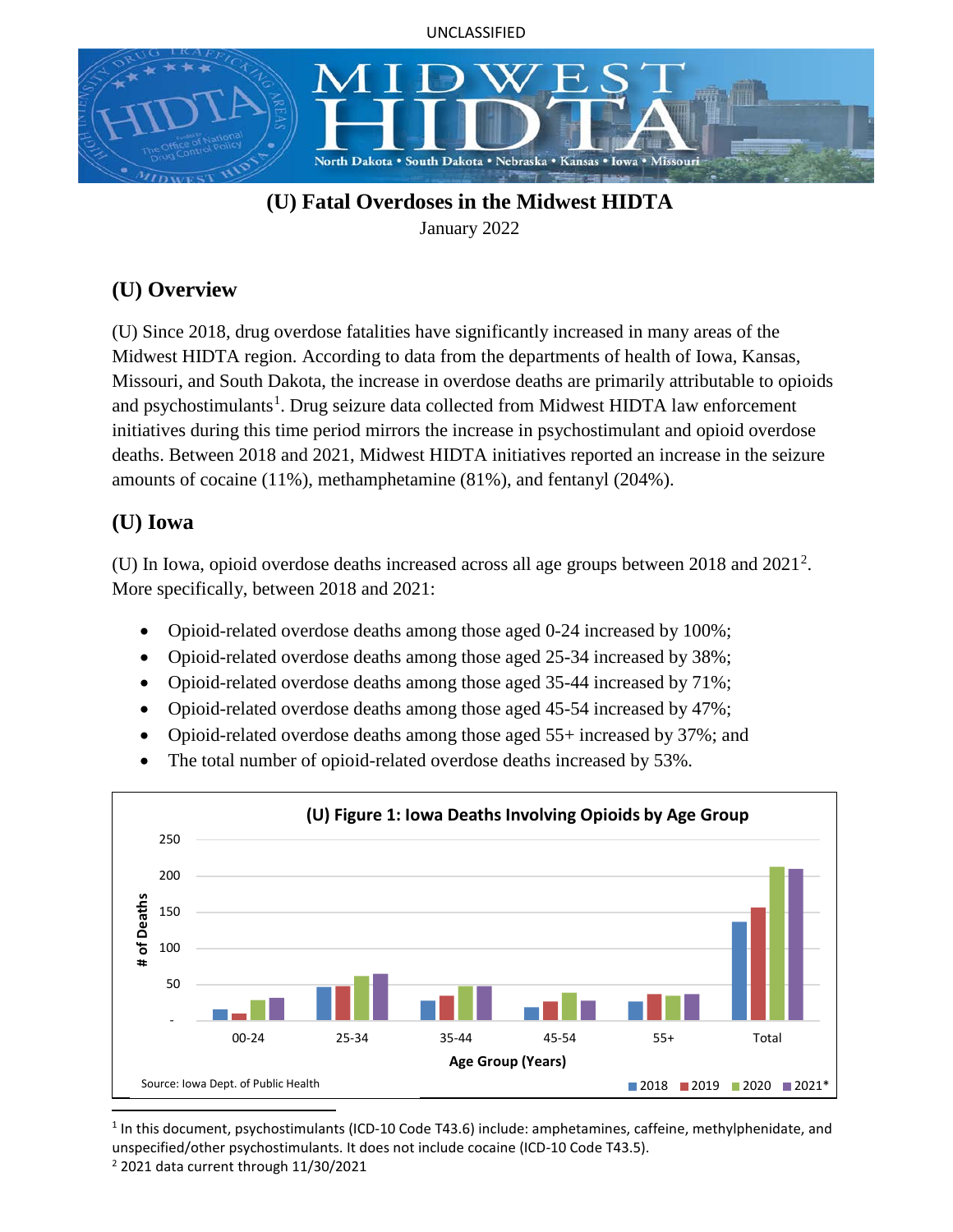(U) Similarly, the total number of psychostimulant overdose deaths increased 73% between 2018 and 2021<sup>[3](#page-1-0)</sup>. More specifically, between 2018 and 2021:

- Psychostimulant-related overdose deaths among those aged 0-24 decreased by 20%;
- Psychostimulant-related overdose deaths among those aged 25-34 increased by 50%;
- Psychostimulant-related overdose deaths among those aged 35-44 increased by 71%;
- Psychostimulant-related overdose deaths among those aged 45-54 increased by 55%; and
- Psychostimulant-related overdose deaths among those aged 55+ increased by 153%.



Source: Iowa Dept. of Public Health

(U) Figures 3 and 4 display opioid- and psychostimulant-related overdose deaths by sex. According to the data, between 2018 and 2021:

- Opioid-related overdose deaths among females increased by 52%;
- Opioid-related overdose deaths among males increased by 54%;
- Psychostimulant-related overdose deaths among females increased by 152%; and
- Psychostimulant-related overdose deaths among males increased by 51%.

<span id="page-1-0"></span> $3$  2021 data current through 11/30/2021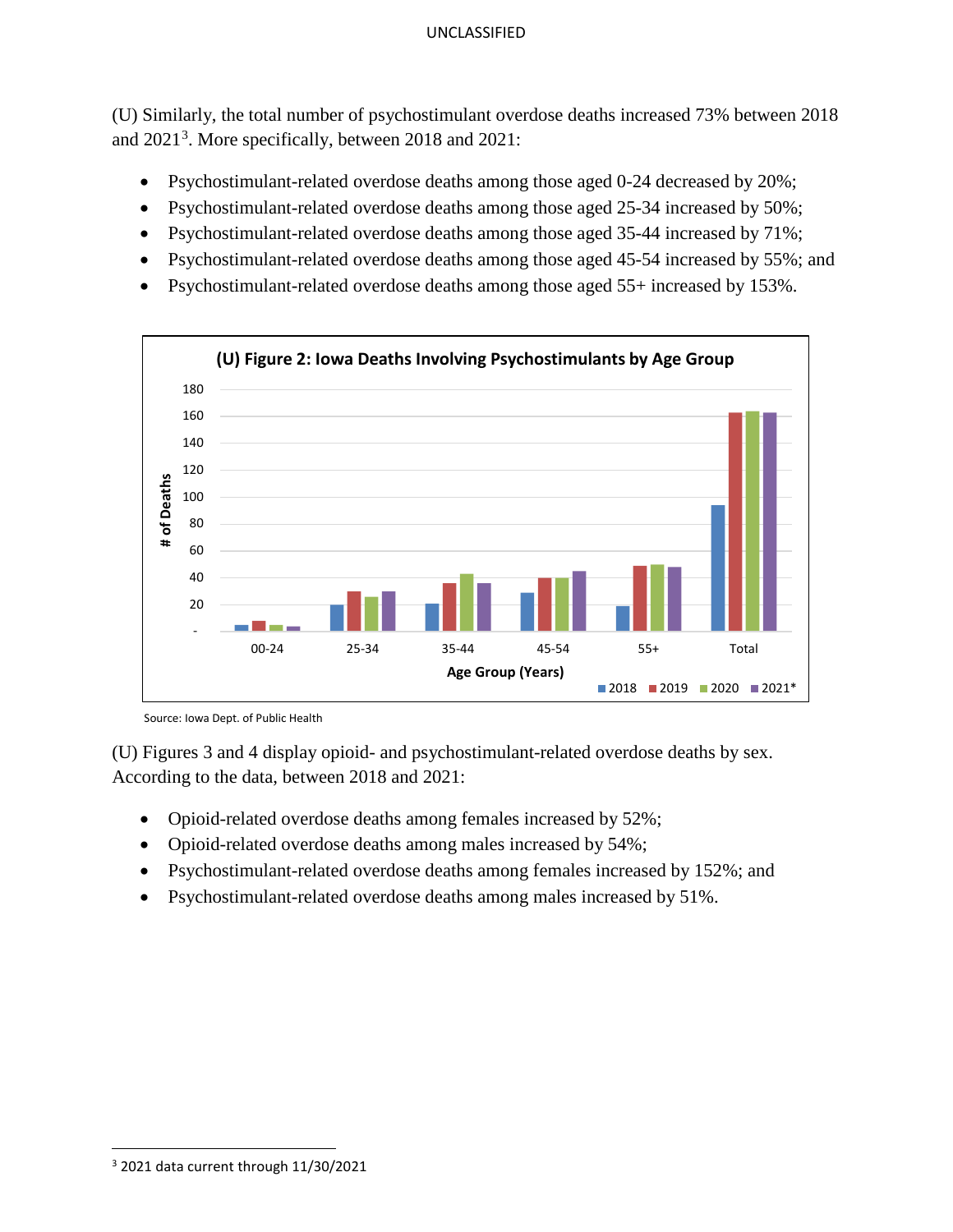| (U) Figure 3: Iowa Deaths Involving Opioids by Sex |      |      |      |         |  |  |  |
|----------------------------------------------------|------|------|------|---------|--|--|--|
| <b>Sex</b>                                         | 2018 | 2019 | 2020 | $2021*$ |  |  |  |
| <b>Female</b>                                      | 46   | 48   | 85   |         |  |  |  |
| <b>Male</b>                                        | 91   | 109  | 128  | 140     |  |  |  |
| Total                                              | 137  | 157  | 213  | 210     |  |  |  |

\*2021 data through 11/30/2021

Source: Iowa Dept. of Public Health

| (U) Figure 4: Iowa Deaths Involving Psychostimulants by Sex |      |      |      |         |  |  |
|-------------------------------------------------------------|------|------|------|---------|--|--|
| <b>Sex</b>                                                  | 2018 | 2019 | 2020 | $2021*$ |  |  |
| <b>Female</b>                                               | 21   | 55   | 56   | 53      |  |  |
| <b>Male</b>                                                 | 73   | 108  | 108  | 110     |  |  |
| <b>Total</b>                                                | 94   | 163  | 164  | 163     |  |  |

\*2021 data through 11/30/2021

Source: Iowa Dept. of Public Health

### **(U) Kansas**

(U) In Kansas, overdose deaths for all drugs increased across both sexes between 2018 and 2020. More specifically, between 2018 and 2020:

- The total number of overdose deaths for all drugs increased by 38%;
- The number of overdose deaths for all drugs for females increased by 18%; and
- The number of overdose deaths for all drugs for males increased by 53%.

(U) With respect to age groups, all drug overdose deaths for those aged 15-24 experienced the greatest increase between 2018 and 2020 (117%), while those aged 55-64 experienced the second-greatest increase (48%).



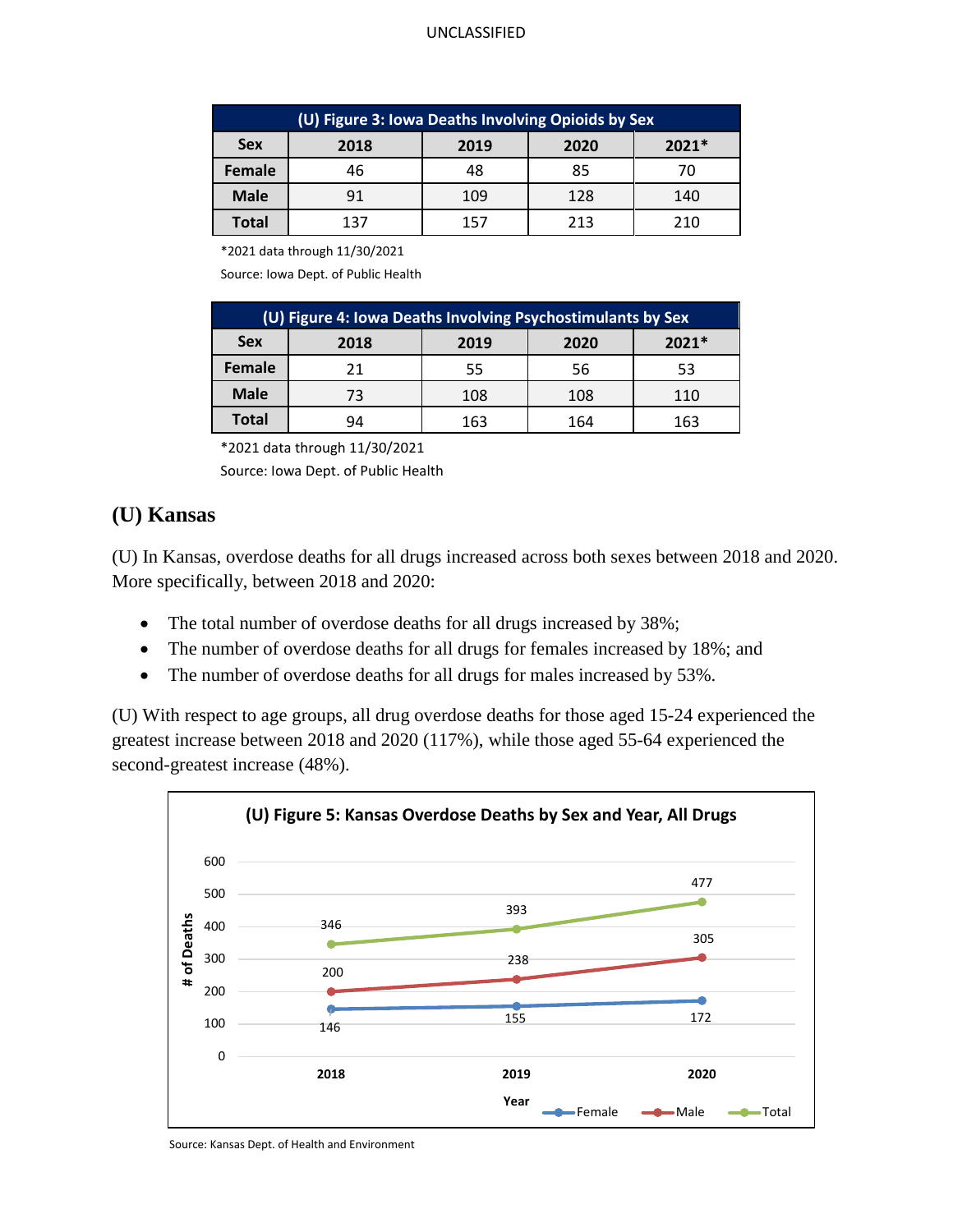(U) Figure 6 depicts Kansas overdose deaths by drug category and year. According to the data, between 2018 and 2020:

- Any opioid-related overdose deaths increased by 62%;
- Cocaine-related overdose deaths increased by 39%;
- Heroin-related overdose deaths increased by 9%;
- Psychostimulant-related overdose deaths increased by 138%; and
- Synthetic opioid-related overdose deaths increased by 222%.

| (U) Figure 6: Kansas Overdose Deaths by Year and Drug Type |      |      |      |  |  |  |
|------------------------------------------------------------|------|------|------|--|--|--|
|                                                            | Year |      |      |  |  |  |
| <b>Drug Type</b>                                           | 2018 | 2019 | 2020 |  |  |  |
| Any Opioid                                                 | 157  | 177  | 254  |  |  |  |
| Cocaine                                                    | 28   | 33   | 39   |  |  |  |
| Heroin                                                     | 33   | 42   | 36   |  |  |  |
| Psychostimulants                                           | 77   | 153  | 183  |  |  |  |
| <b>Synthetic Opioids</b>                                   | 50   | 70   | 161  |  |  |  |

Source: Kansas Dept. of Health and Environment

### **(U) Missouri**

(U) In Missouri, between 2018 and 2020:

- Overdose deaths for all drugs increased by 17%;
- Overdose deaths for all opioids increased by 21%;
- Overdose deaths for heroin decreased by 59%; and
- Overdose deaths for cocaine increased by 47%.



Source: Missouri Dept. of Health and Senior Services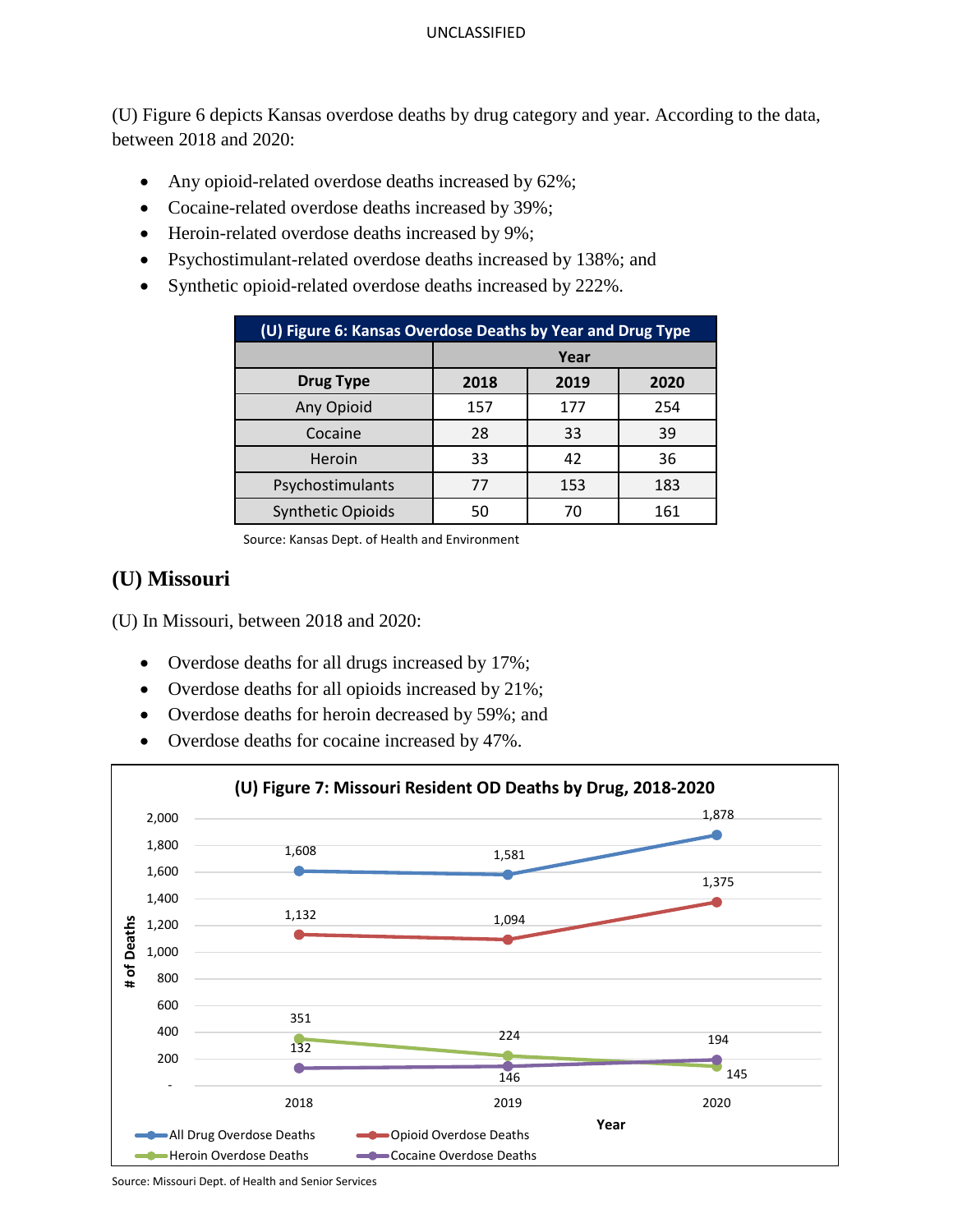(U) Due to a six- to nine-month delay in reporting, the most recent data available from the Missouri Department of Health and Senior Services (DHSS) is for Q1 and Q2 2021. Figure 8 displays the number of fatal drug overdoses by drug for the first two quarters of 2019 through 2021. According to the data:

- Overdose deaths for all drugs increased by 49%;
- Overdose deaths for all opioids increased by 56%;
- Overdose deaths for heroin decreased by 37%; and
- Overdose deaths for cocaine increased by 91%.



Source: Missouri Dept. of Health and Senior Services

(U) Figure 9 illustrates Missouri overdose death counts based on region and demographic. Between 2019 and  $2020^4$  $2020^4$ :

- The Northwest Region reported the greatest increase of all drug overdose deaths (52%);
- The Northwest Region reported the greatest increase of all drug overdose deaths for males (29%);
- The Central Region reported the greatest increase of all drug overdose deaths for females  $(45\%)$ ;
- The Kansas City Metro reported the greatest increase of all drug overdose deaths for ages 15 to 24 (68%);
- The Southwest Region reported the greatest increase of all drug overdose deaths for ages 25 to 34 (74%).

<span id="page-4-0"></span> <sup>4</sup> Demographic data is only available for Missouri regions for 2019 and 2020.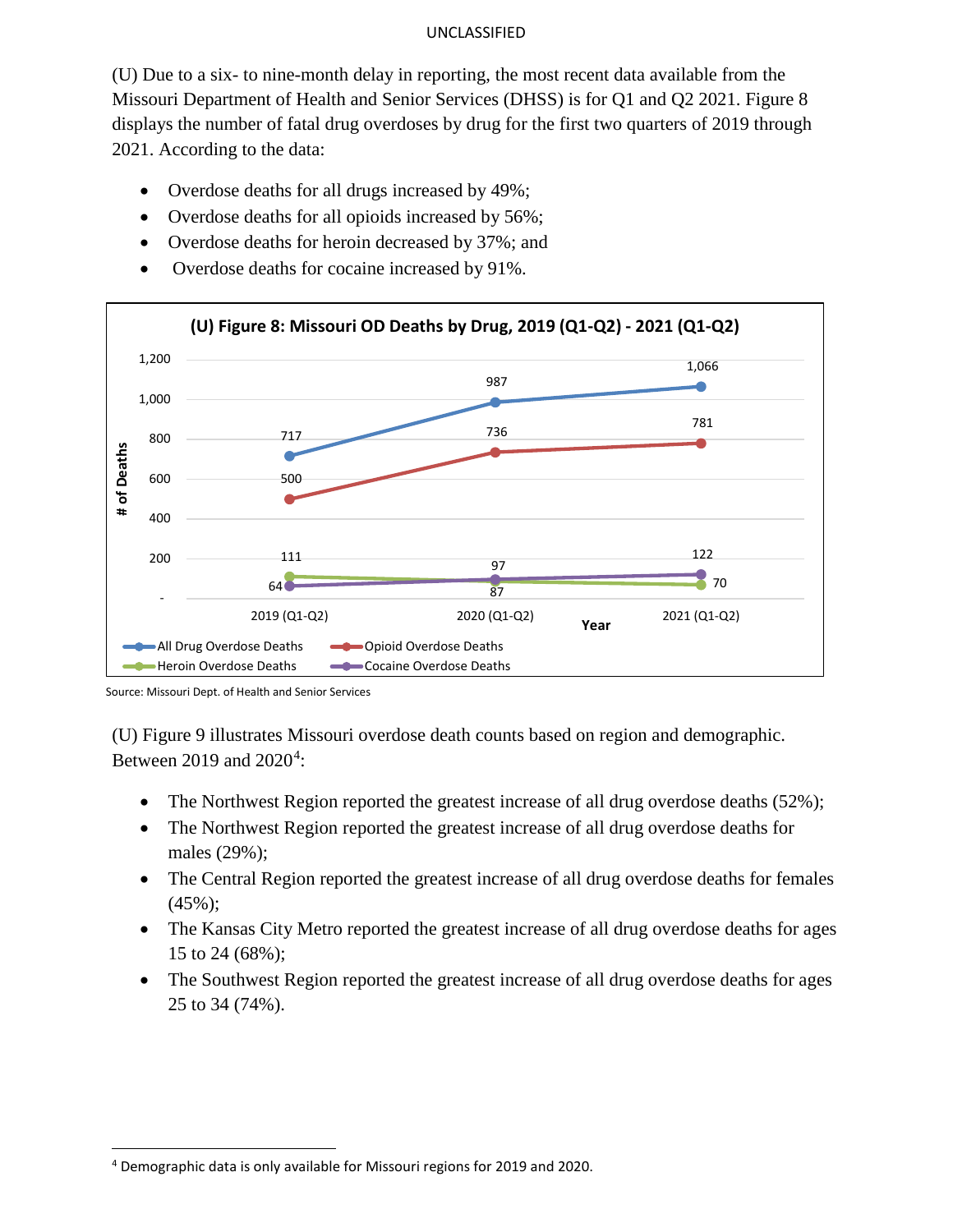| (U) Figure 9: Missouri Overdose Mortality Counts Regional Comparison (Percent Change from 2019) |                          |       |        |        |                  |         |        |          |         |        |
|-------------------------------------------------------------------------------------------------|--------------------------|-------|--------|--------|------------------|---------|--------|----------|---------|--------|
| Region                                                                                          | All Drug Overdose Deaths |       |        |        |                  |         |        |          |         |        |
|                                                                                                 | Gender<br>Age            |       |        |        |                  |         |        |          |         |        |
|                                                                                                 |                          |       |        | Under  | 15 <sub>to</sub> | $25$ to | 35 to  | 45 to    | 55 to   |        |
|                                                                                                 | Total                    | Male  | Female | 15     | 24               | 34      | 44     | 54       | 64      | $65+$  |
| <b>Central Region</b>                                                                           | 26.2%                    | 17.3% | 44.7%  | $\ast$ | $\ast$           | 43.2%   | 18.4%  | 25.0%    | 0.0%    | $\ast$ |
| Kansas City Metro                                                                               | 21.8%                    | 25.7% | 15.0%  | $\ast$ | 68.2%            | 27.5%   | 31.4%  | 10.6%    | $-2.2%$ | $\ast$ |
| Northeastern Region                                                                             | 16.2%                    | 28.6% | 0.0%   | $\ast$ | $\ast$           | $\ast$  | $\ast$ | $\ast$   | $\ast$  | $\ast$ |
| Northwestern Region                                                                             | 52.0%                    | 29.4% | $\ast$ | $\ast$ | $\ast$           | $\ast$  | $\ast$ | $\ast$   | $\ast$  | $\ast$ |
| Southeastern Region                                                                             | 31.4%                    | 26.6% | 39.5%  | $\ast$ | $\ast$           | 12.9%   | 17.2%  | 0.0%     | $\ast$  | $\ast$ |
| Southwestern Region                                                                             | 12.8%                    | 19.6% | 1.5%   | $\ast$ | $\ast$           | 74.3%   | 16.3%  | $-36.8%$ | $-2.6%$ | $\ast$ |
| St. Louis Metro                                                                                 | 17.1%                    | 21.7% | 7.0%   | $\ast$ | 3.9%             | 27.9%   | 21.0%  | 17.7%    | 9.5%    | 8.2%   |
| <b>Missouri Total</b>                                                                           | 18.8%                    | 21.0% | 14.4%  | $\ast$ | 31.3%            | 31.7%   | 21.4%  | 9.2%     | 8.3%    | 3.2%   |

\* Percent change not calculated where the previous year's deaths were less than 15.

Source: Missouri Dept. of Health and Senior Services, 2021

(U) Figure 10 illustrates Missouri overdose death counts by drug category and region. Between  $2019$  and  $2020^5$  $2020^5$ :

- The Southeast Region reported the greatest increase in opioid overdose deaths (69%);
- The Kansas City Metro reported the greatest increase in synthetic opioid (fentanyl) overdose deaths (149%);
- The St. Louis Metro reported the greatest increase in stimulant overdose deaths (47%), amphetamine overdose deaths (47%) and cocaine overdose deaths (46%); and
- The Central Region reported the greatest increase in stimulant and opioid-combined deaths (69%).

<span id="page-5-0"></span> <sup>5</sup> Demographic data is only available for Missouri regions for 2019 and 2020.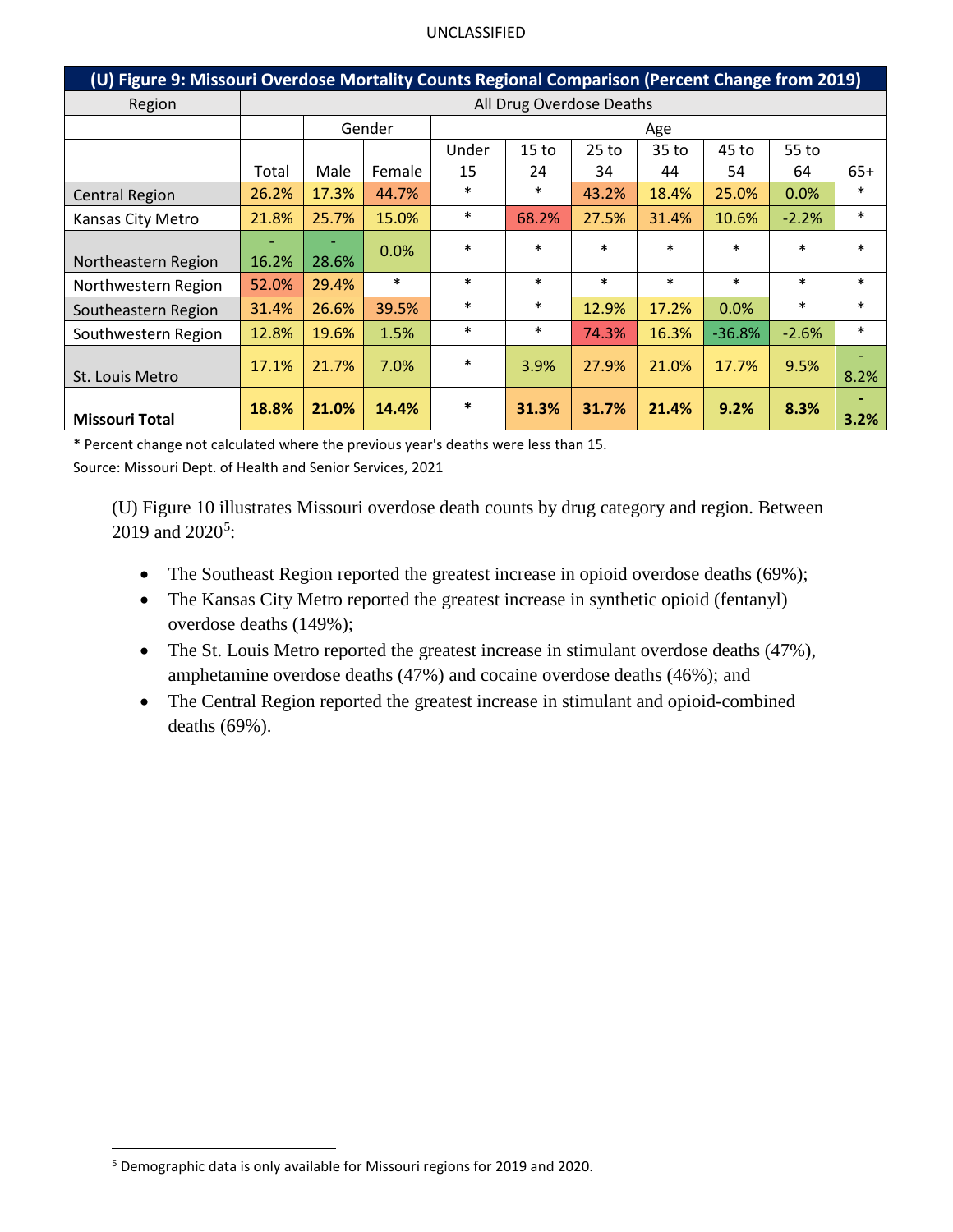| (U) Figure 10: Missouri Overdose Mortality Counts Regional Comparison (Percent Change from 2019) |                                      |                                                     |                   |             |             |                                  |  |
|--------------------------------------------------------------------------------------------------|--------------------------------------|-----------------------------------------------------|-------------------|-------------|-------------|----------------------------------|--|
| Region                                                                                           | Opioid-<br>Overdose<br><b>Deaths</b> | Synthetic<br>(Fentanyl)<br>Overdose<br>Deaths T40.4 | <b>Stimulants</b> | Amphetamine | Cocaine     | <b>Stimulants</b><br>and Opioids |  |
|                                                                                                  | Total/Count                          | Total/Count                                         | Total/Count       | Total/Count | Total/Count | Total/Count                      |  |
| <b>Central Region</b>                                                                            | 26.0%                                | 67.6%                                               | 43.1%             | 32.7%       | $\ast$      | 68.6%                            |  |
| Kansas City Metro                                                                                | 55.9%                                | 148.6%                                              | 0.8%              | 9.4%        | $-23.7%$    | 28.6%                            |  |
| Northeastern Region                                                                              | $-27.8%$                             | $\ast$                                              | $-11.8%$          | $-11.8%$    | $\ast$      | $\ast$                           |  |
| Northwestern Region                                                                              | $\ast$                               | $\ast$                                              | $\ast$            | $\ast$      | $\ast$      | $\ast$                           |  |
| Southeastern Region                                                                              | 69.4%                                | 53.3%                                               | 38.2%             | 43.8%       | $\ast$      | $\ast$                           |  |
| Southwestern Region                                                                              | 23.8%                                | 46.4%                                               | 8.0%              | 5.8%        | $\ast$      | 35.3%                            |  |
| St. Louis Metro                                                                                  | 19.3%                                | 24.9%                                               | 47.2%             | 47.2%       | 45.5%       | 60.5%                            |  |
| <b>Missouri Total</b>                                                                            | 25.7%                                | 36.2%                                               | 28.3%             | 27.1%       | 32.9%       | 57.0%                            |  |

\* Percent change not calculated where the previous year's deaths were less than 15.

Source: Missouri Dept. of Health and Senior Services, 2021

## **(U) South Dakota**

(U) In South Dakota, overdose deaths for all drugs increased between 2018 and 2020. More specifically, between 2018 and 2020:

- Overdose deaths for all drugs increased by 45%;
- Overdose deaths for all opioids increased by 59%;
- Overdose deaths for prescription opioids increased by 74%;
- Overdose deaths for cocaine decreased by 38%;
- Overdose deaths for fentanyl increased by 150%;
- Overdose deaths for heroin increased by 20%; and
- Overdose deaths for methamphetamine increased by 131%.

| (U) Figure 11: South Dakota Resident Deaths by Quarter, 2018-2020 |      |      |      |  |  |  |
|-------------------------------------------------------------------|------|------|------|--|--|--|
| <b>Drug Category</b>                                              | 2018 | 2019 | 2020 |  |  |  |
| <b>All Drugs</b>                                                  | 58   | 86   | 84   |  |  |  |
| <b>All Opioids</b>                                                | 27   | 37   | 43   |  |  |  |
| <b>Rx. Opioids</b>                                                | 23   | 36   | 40   |  |  |  |
| <b>Cocaine</b>                                                    | 8    | 5    |      |  |  |  |
| Fentanyl                                                          | 12   | 23   | 30   |  |  |  |
| <b>Heroin</b>                                                     |      | 3    | 6    |  |  |  |
| Methamphetamine                                                   | 13   | 31   | 30   |  |  |  |

Source: South Dakota Dept. of Health, Office of Health Statistics